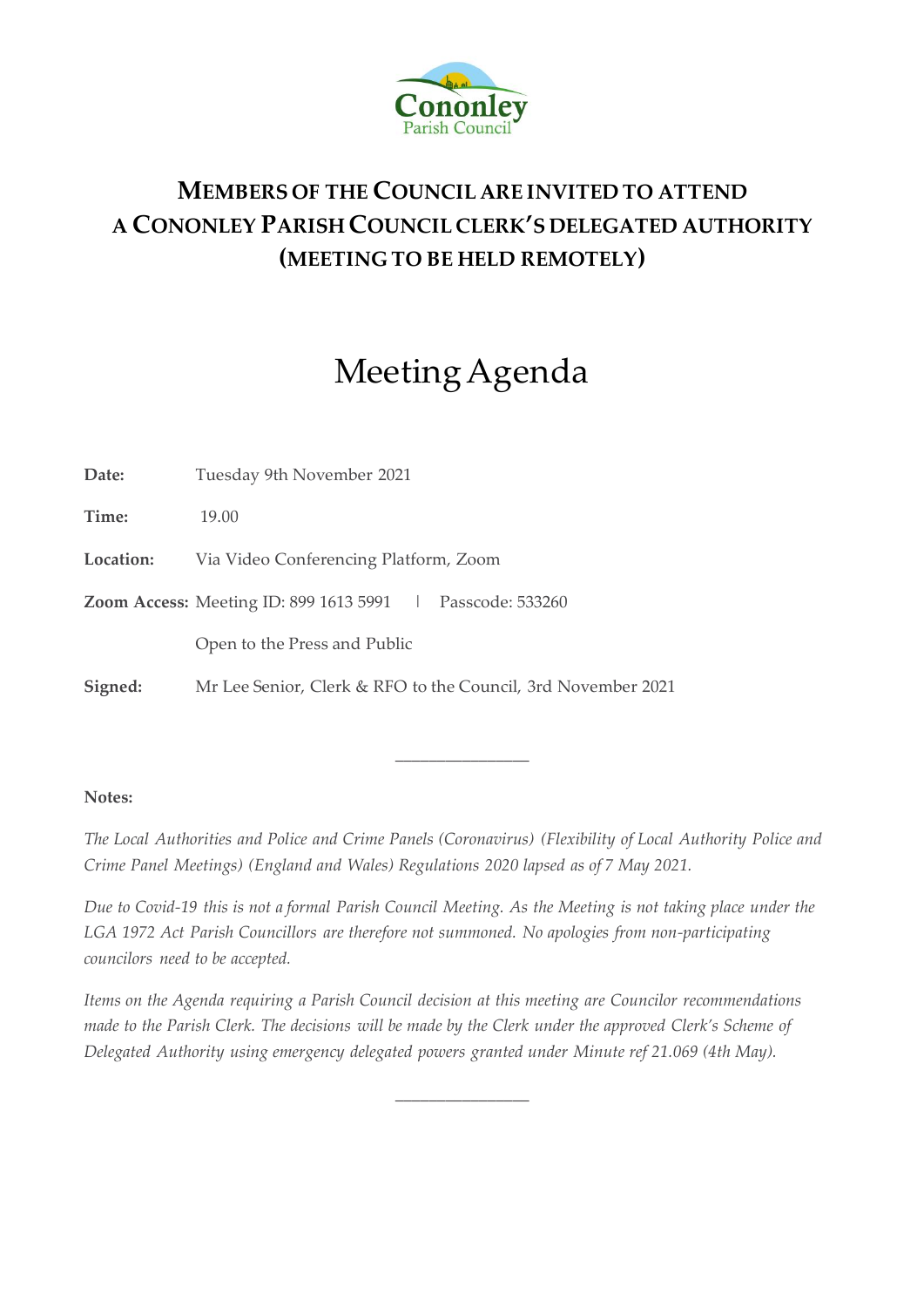1 (a) The Clerk to confirm the written resignation of Cllr Clark from the of position of Chairman further to an email sent to the PC.

(b) Further to members discussion, it is recommended to the Clerk that Cllr Dracup fills the position of Chairman for this meeting.

*The Chair is to remind the meeting that while the meeting is not a Full Council Meeting, the Clerk has confirmed that normal Parish Meeting procedures and formats will be followed.*

- 2. Declarations of Interest: The Clerk to note if any Councillors have stated any dispensations.
- 3. The Clerk to seek guidance for approval of the last Clerk's Delegated Authority meeting held on 12th October 2021.
- 4. Questions received from the public through the Clerk (5 minutes per resident maximum).
- 5. To hear updates from Craven District Council and North Yorkshire County Council Councillors.
- 6. To note (circulated) correspondence from bodies or individuals located inside or outside the parish.
	- i 20's Plenty Campaign (via CDC Cllr Brown)
	- ii Impact of Tourism Questionnaire (CDC)
	- iii Complaint about stile on Moorfoot Lane (member of the public)
	- iiii YLCA Craven Branch Meeting held on 20<sup>th</sup> October.
- 7. Planning Applications for comment to the Clerk (late submissions may be accepted)
	- a) After receiving guidance from members, the Clerk records the following Decisions:
	- i) Ref: 2021/22874/HH Building extensions/ Secretary of State Appeal (Info only)
	- b) a) After receiving guidance from members, the Clerk records the following Decisions:
	- i) Ref: 2021/23199/HH Rear extension and Roof Windows, Woodside Lane, Cononley. GRANTED.
- ii) Ref: 2021/23147/HH Demolish outbuilding/off street parking. Main St, Cononley. GRANTED.
- iii) Ref: 2021/23244/VAR To vary conditions, land off Netherghyll Lane, Cononley. GRANTED.
- iiii) Ref: 2021/22789/FUL Twelve new dwellings at Meadow Lane. Cononley. REFUSED.
- iiiii Ref: 2021/23286/TPO Trim lower branches, Cross Hills Rd, Cononley. GRANTED.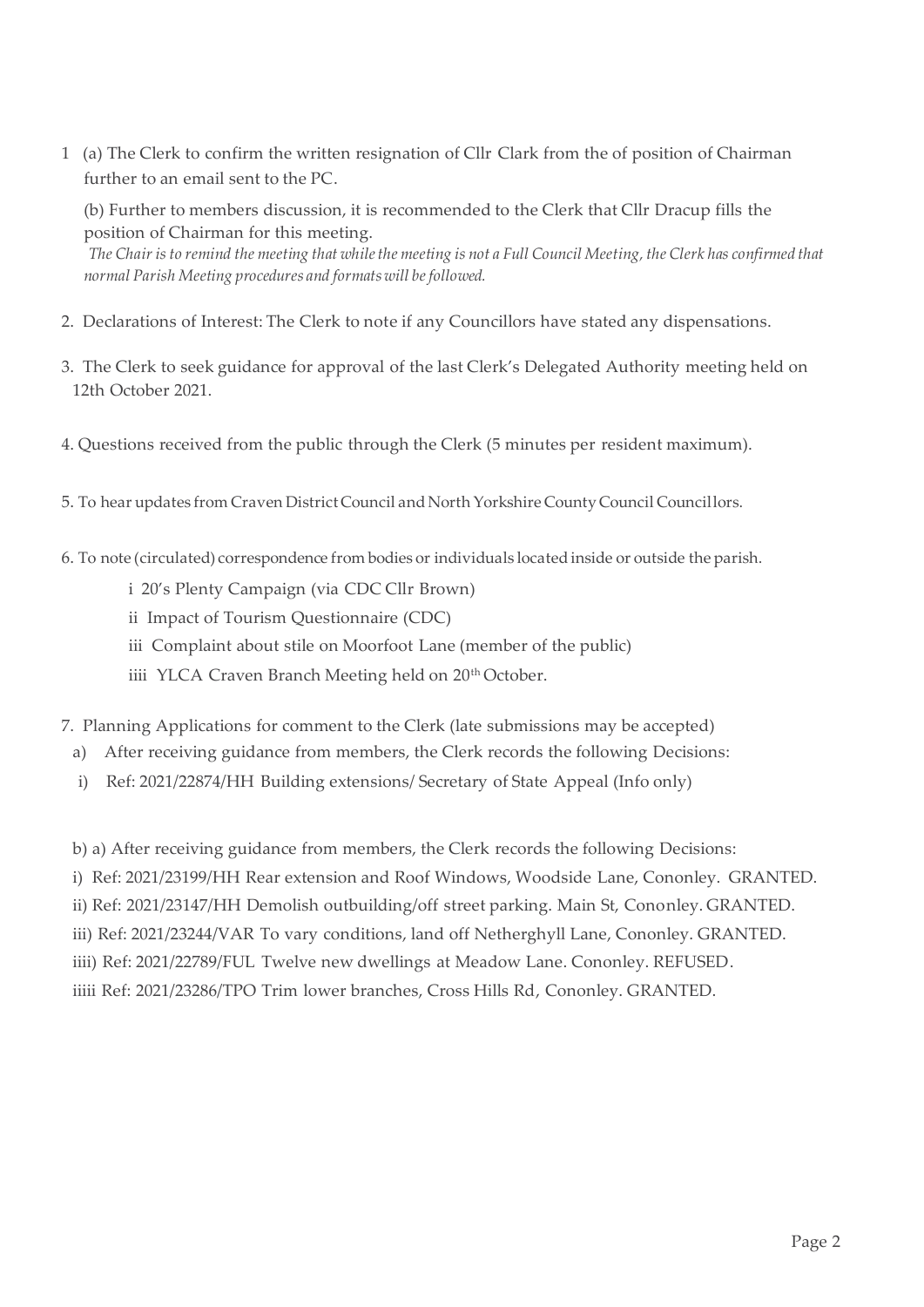- 8. To discuss and recommend to the Clerk whether the PC should support the '20's Plenty' campaign.
- 9. The Clerk is to receive an update on the activities of the Cleaner/Greener Group.
- 10. The Clerk to give a verbal report on the allotments.
- 11. The Clerk to receive any updates from Councillors on the s106 Sub Committee.
- 12. Action list to report on work in progress and note any further actions to be taken.
- 13. The Clerk is to receive a verbal update from Council representatives.
- 14. Clerk's report.
- 15. The following are recommended for Clerk's approval under the Clerk's Scheme of Delegated Authority:
- i) To approve the expenditure of  $£20.00$  from RBL for a wreath for the village War Memorial.
- ii) CWG request for a contingency for costs of disposing of large dogwood ( if required) up to £100.
- iii) To approve the cost for 680 copies of the December newsletter. Two quotes received: No 1 is £240 with no added VAT. No 2 is £320 with no added VAT.
- iiii) To approve the two invoices from PKF Littlejohn for external Audit 20-21 at total cost of £480.00 inc VAT.
- iiiii) A grant for £261.60 to CVIAC for the Clock Tower service as previously agreed.
- 16. It is recommended that the Clerk/RFO's monthly report on assets, maintenance and Council finance payments, receipts, estimates and timesheet (as circulated) are agreed under Delegated Authority.
- 17. To note that 14th December is the date of next Parish Council Meeting is at the CVI @19.00.

A review to take place on 31st December to determine the format of the January Meeting.

18. Any urgent items to be noted for future meetings.